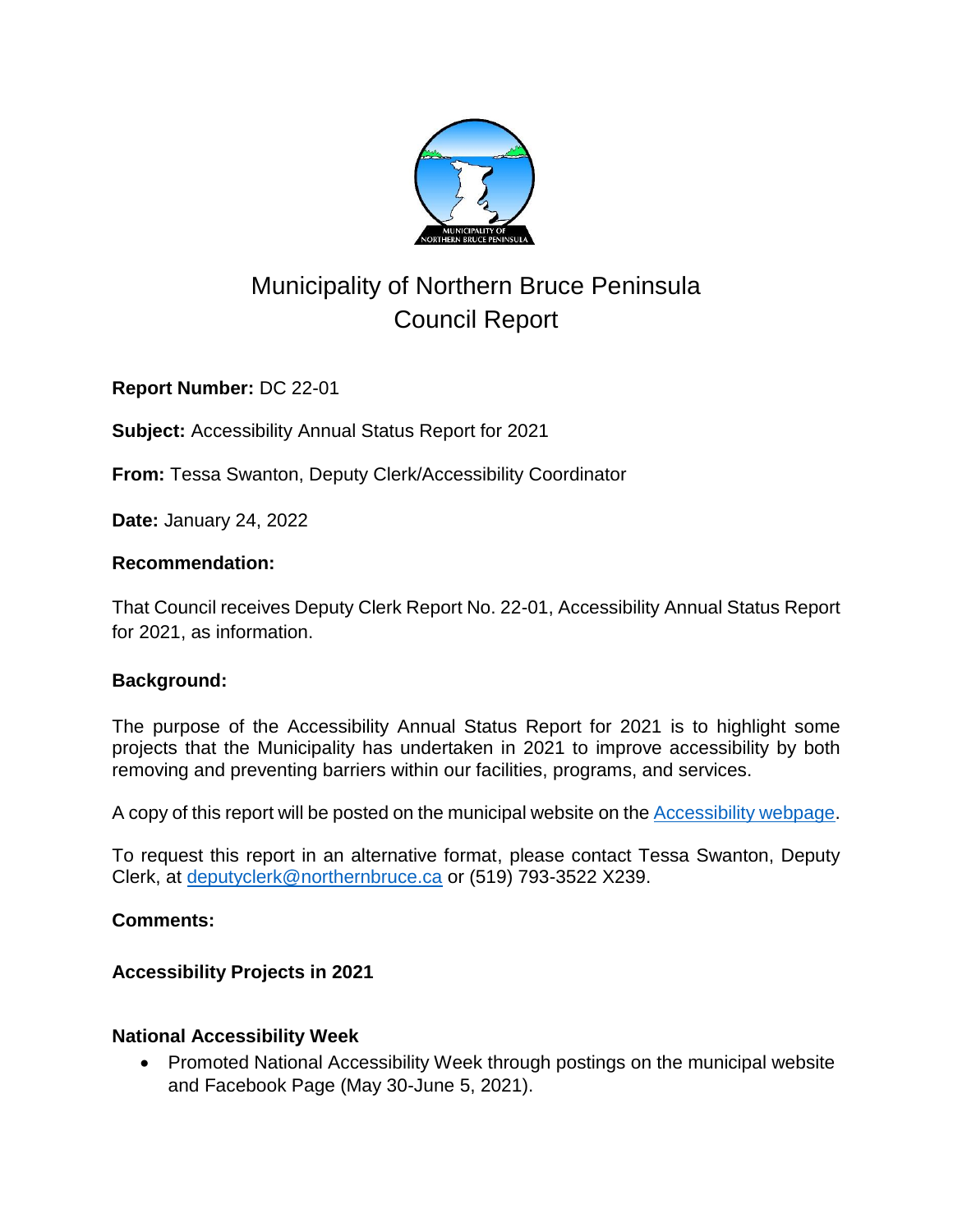### **Website AODA Compliance**

- As outlined within the Accessibility for Ontarians with Disabilities Act, the Information and Communications Standards section reflects that "by January 1, 2021, all internet, websites, and web content must comply with the Web Content Accessibility Guidelines (WCAG) 2.0, Level AA. These guidelines make websites more accessible for people who use computers differently because of their disabilities."
- Webpages within the municipal website are AODA compliant. All webpages were scanned by our website provider to detect any noncompliance and all necessary changes were completed. Staff detected some accessibility non-compliance within third-party documents posted on the website, therefore all third-party noncompliant documents were removed and replaced with website links (all noncompliant third-party documents must be removed to comply with new regulations). Links to third-party websites are permitted despite whether the linked website is accessible.
- Staff compiled a list of all attached documents within the website and updated municipal documents to meet the new accessibility requirements.
- An accessible template for Council reports was created and staff are encouraged to scan finished reports through the accessibility checker on Word prior to approval.
- Staff began working on creating accessible fillable forms through Adobe Acrobat and are building fillable forms into the website that are submitted online.

### **News V3 Module**

 An improved V3 News Module was configured into the Municipal website that allows the public to subscribe to Municipal News and receive clear municipal communications.

#### **Facebook Page**

 The Municipality created a Facebook page as another communication channel. As of January 12, 2022 the Facebook page has 620 followers with an even broader audience viewing municipal posts when they are shared by viewers.

### **Audio/Video Council Meetings**

 Staff began live streaming Council meetings on Zoom due to the COVID-19 pandemic restricting public gatherings. To improve transparency and participation, Council approved the implementation of audio/video technology in the council chamber including livestreaming and meeting recordings. The technology upgrades and new software allows the public to watch Council meetings comfortably from their homes and view the meeting recordings at a later date/time (recordings will begin once the new server has been installed and WIFI is stable). Live closed captions will be added to Council meetings as an accessibility feature and this cost has been included within the 2022 Accessibility Budget. The technology upgrades included some accessible hearing devices from Listen Technologies. This hearing device amplifies audio and is a highly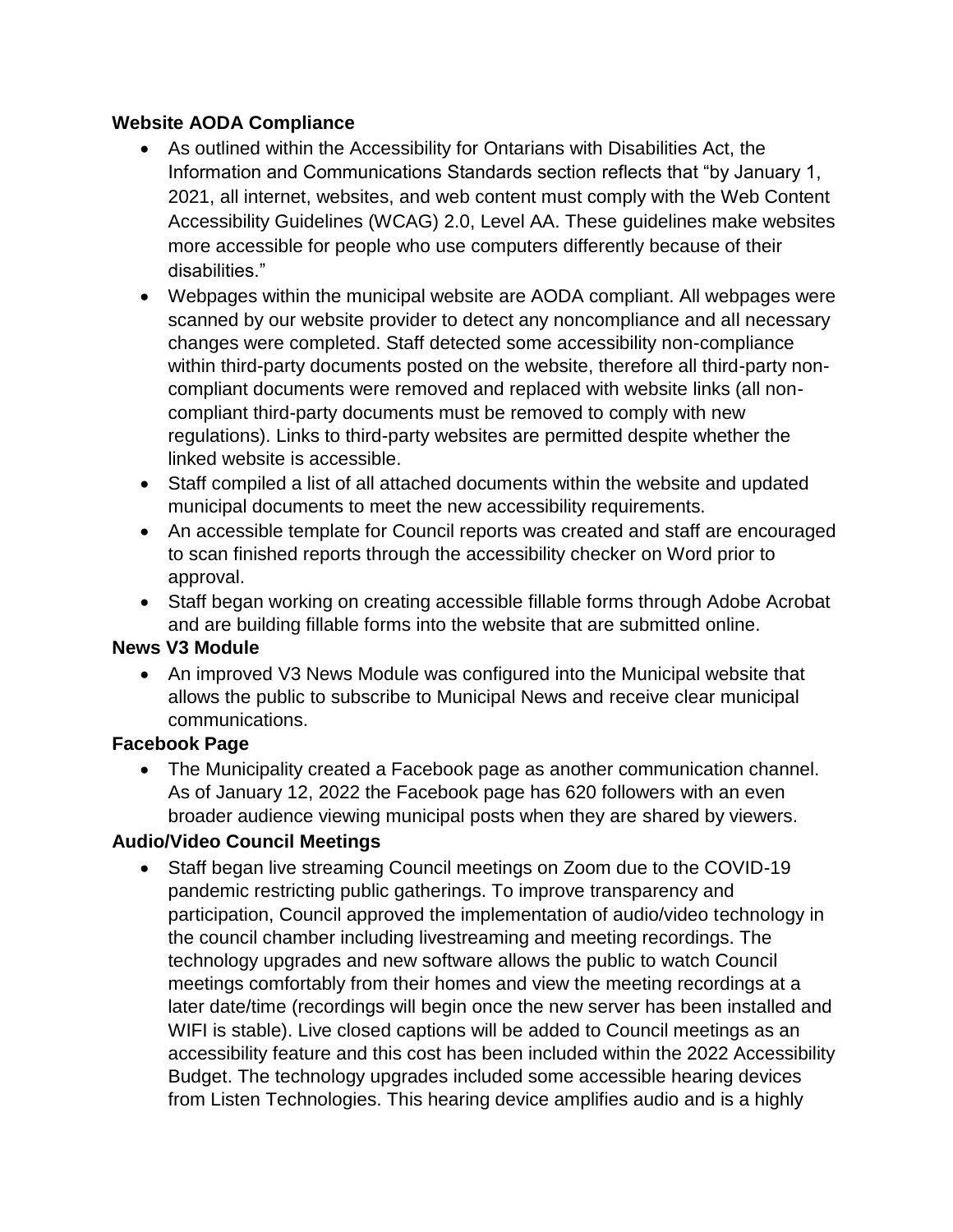reviewed convenient and reliable assistive listening device. The listening devices will be made available to in person meeting attendees upon request. A sign will be posted in the council chamber to advertise that the listening devices are available.

### **Accessibility Policy**

• Policy/By-law No. 2021-27 Integrated Accessibility Standards was passed on April 26, 2021 including several schedules: Accessible Meeting and Event Guidelines, Employee Individual Accommodation Plan, Emergency Response Plan and Individualized Emergency Response Plan Form, Disruption in Service Notification, Customer Service Feedback Form, and Record of Customer Feedback Form.

# **Internet/Telephone Voting Approved for the 2022 Municipal Election**

 Council approved internet/telephone voting for the 2022 Municipal Election allowing all electors to vote safely and comfortably from their homes. A Voter Help Centre will be available for people who require assistance casting their ballot.

# **Funding Received for Lion's Head Community Centre/Arena Renovations**

• Provincial funding was received to renovate the facility including relocating change rooms to the main floor and other accessibility updates.

### **Training for all Municipal Office Staff on Accessible Documents**

 Microsoft Office and Adobe Acrobat Professional Accessibility Training (online) was completed by municipal staff. Staff greatly benefited from training on how to create and remediate accessible documents in Microsoft Office and Adobe Acrobat programs. This training will ensure that accessible documents are being created across all departments.

### **Tobermory Community Centre Door**

• Installed an outward facing door at the Tobermory Community Centre serving as a separate entrance to the Information Centre.

# **Purchase of Ergonomic Office Chairs**

 Ergonomic office chairs were purchased for some office staff that will assist in better sitting posture and any accessibility needs.

# **Passage of the Multi-Year Accessibility Plan 2022-2026**

 Council approved the Multi-Year Accessibility Plan 2022-2026 that includes information regarding barriers to accessibility, MNBP's strategic commitment, 2017-2021 accessibility achievements, feedback from the public on the 2022- 2026 Plan, public consultation survey, and photographs of accessibility initiatives.

# **Filing of an Accessibility Compliance Report**

 As a public-sector organization, the Municipality is required to submit an Accessibility Compliance Report every other year. The report confirmed municipal compliance with the accessibility requirements under AODA and was approved by Council in 2021.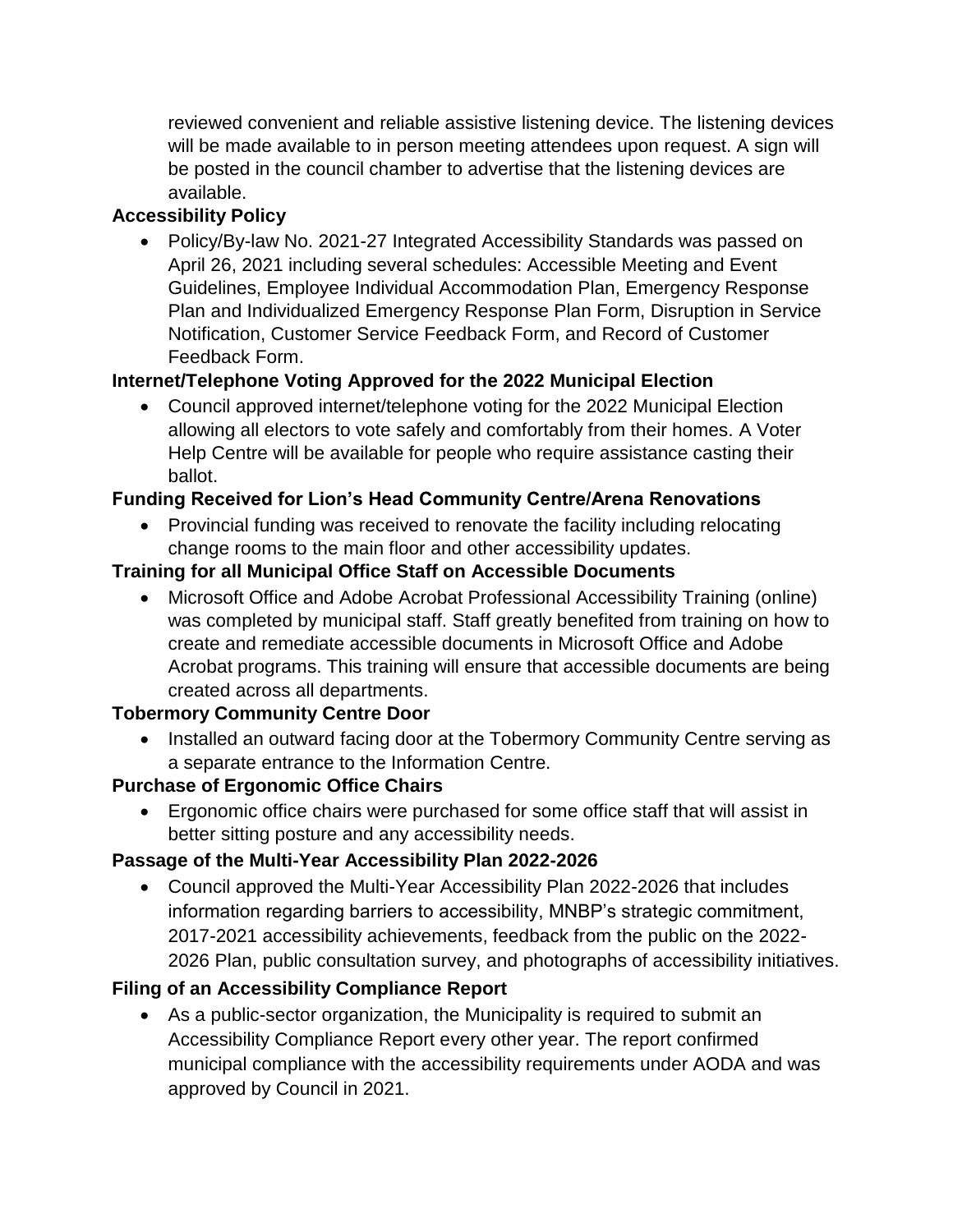### **New Accessible Customer Service Window and Wall in Front Office Space**

- The COVID-19 pandemic has created challenges and resulted in the need to adapt how we conduct daily municipal operations. The new accessible customer service window in the Municipal Office will allow everyone to access a receptionist while protecting staff and members of the public.
- The customer service window complies with accessible service requirements as outlined within the Design of Public Spaces Standard, AODA and the Ontario Building Code (OBC). There is an accessible route to the customer service window which is greater than the preferred minimum width of 1830 mm (72 in.). The height from the finished floor to the top of the counter falls within the height requirement of between 710 mm (28 in.) and 865 mm (34 in.). The clear knee space requirement measurement (enough room under the counter for the knees of a person sitting in a wheelchair) complies with accessible design requirements. The accessible customer service window has been clearly identified with signage. The counter surface width meets the minimum width of 920 mm (36 inc.).



### **Initiatives Planned for 2022**

### **Online Campground Bookings**

• The new Lion's Head Beach Park Campground booking portal went live on January 19, 2022 at 10:00 a.m. This accessible portal allows people to book their campsite online, eliminating the need for speaking on the telephone or sending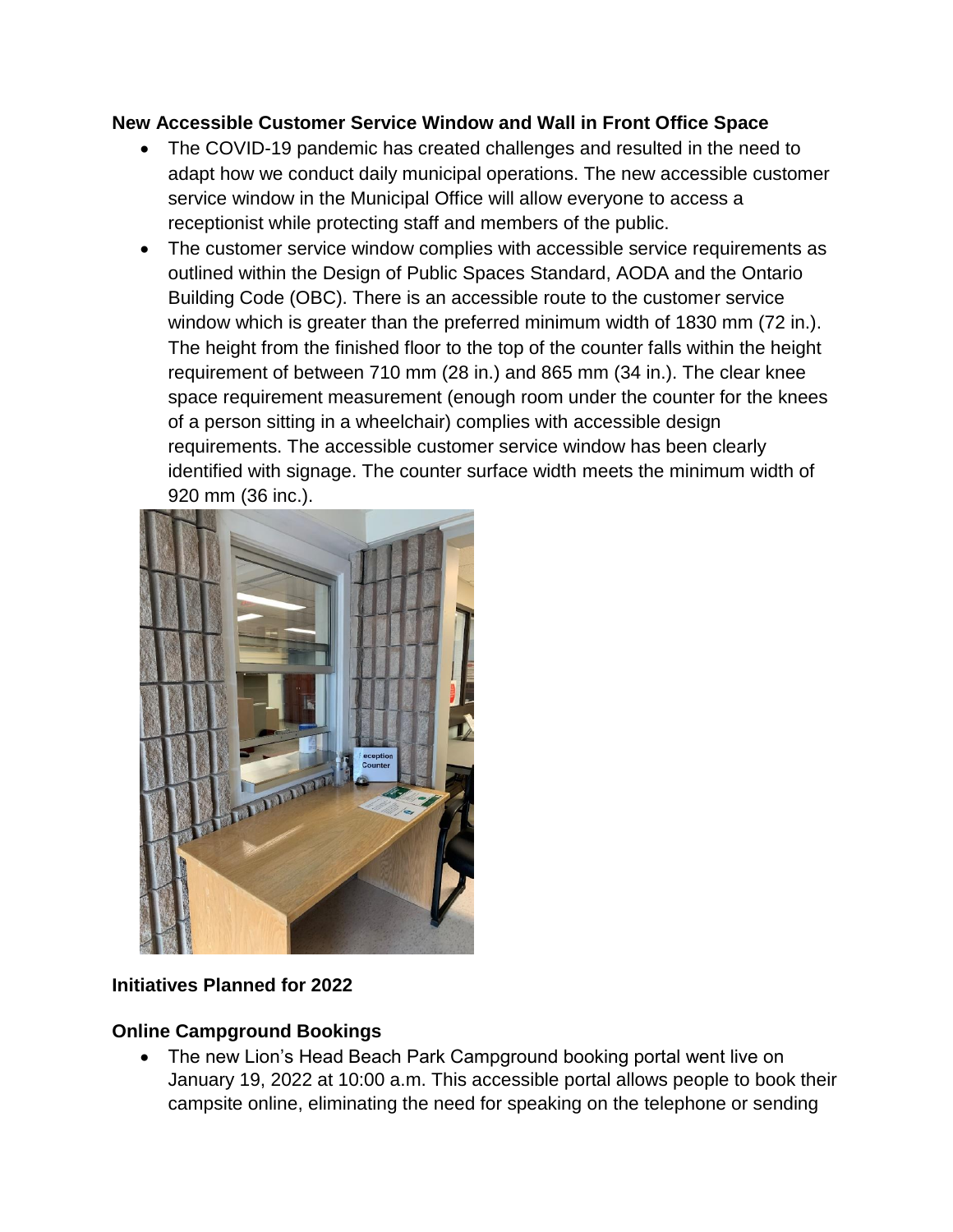an email. The program is compatible with various accessibility devices. Staff will assist people with bookings over the telephone and via email upon request.

### **Communication Boards**

 On September 27, 2021 Council approved the installation of communication boards throughout the Municipality. The communication boards are being donated by Families for Autism Grey Bruce. Currently, the boards are in the design phase and will be installed in the spring of 2021 in various locations, such as the Lion's Head Beach Park, Tobermory School Bell Park, Tobermory Community Centre, and downtown Tobermory area. Communication boards allow people with disabilities and diverse communicators to communicate their own feelings and decisions with their peers. The boards can assist non-verbal children and adults, as well as adults living with dementia and Alzheimer's disease.

### **Election Accessibility Plan 2022**

• Section 12.1 (2) of the Municipal Elections Act requires that the clerk shall prepare a plan regarding the identification, removal and prevention of barriers that affect electors and candidates with disabilities and shall make the plan available to the public before voting day in a regular election. The Plan will include information on staff training, election information, notice of temporary service disruption, staff assistance, assistance to electors, help centre, internet voting, telephone voting, assistance to candidates, and feedback.

### **Consultations for the Lion's Head Arena Project**

 January 2022 consultations have resulted in some insightful feedback regarding accessibility and the Lion's Head Arena project. Some recommendations include desks and reception areas within the library area being designed at an appropriate height for children and people using a wheelchair; and purchasing equipment that promotes inclusivity for everyone using the ice surface, such as sledges, sticks, a telescopic delivery stick and a sport chair.

### **Live Closed Captions for Council Meetings**

 The Municipality's online meeting software, iCompass, offers a new feature for live closed captions for meetings that are live streamed with their Video Manager HD program. Once meetings are live streamed and recorded using the software, live closed captioning can be implemented where text is generated automatically and can be edited prior to publishing. Closed captioning improves comprehension and retention of media content for all viewers. This cost has been included within the 2022 Accessibility Budget for Council's consideration.

### **Accessible Picnic Tables**

 Accessible picnic tables are proposed for several parks and facilities throughout the Municipality. Following a delegation from Launch Pad, staff contacted the organization for pricing. Costs are estimated around \$375.00 per accessible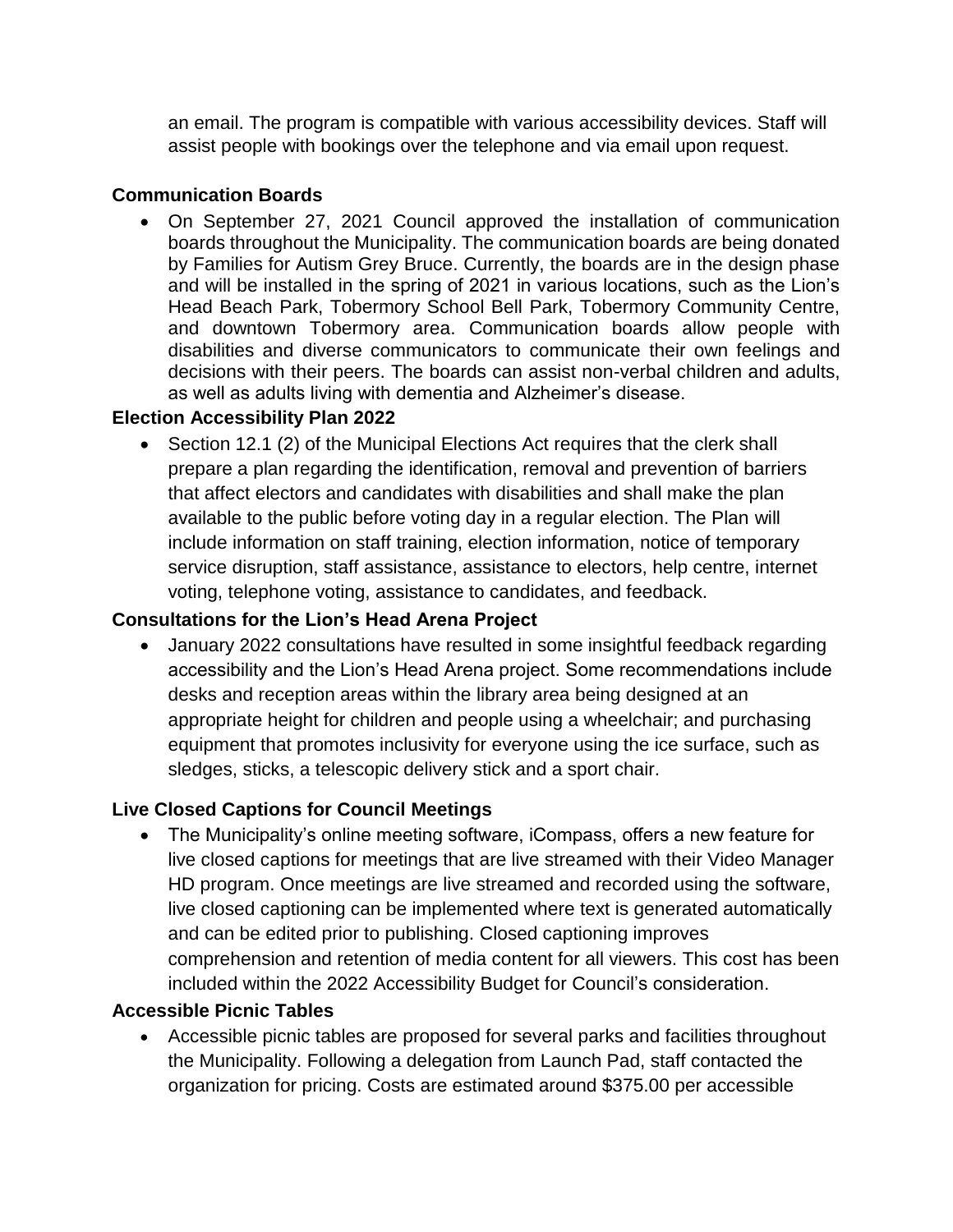picnic table. The tables will be constructed by youth in the Hanover area who are looking to enhance their skills. This project has been allocated for consideration in the 2022 Accessibility Budget.

#### **Complaints**

One formal accessibility complaint was filed in 2021. This complaint was associated with the entrance to a private business in a downtown area. A formal letter was sent to the business owner outlining the complaint and municipal staff worked with the business owner to remediate the front entrance of their building and make the entryway more accessible for people with disabilities.

#### **Attachments:**

Nil

#### **Budget Implications:**

Funds required to meet accessibility standard requirements have been allocated through the accessibility budget each year.

#### **Municipal Strategic Commitment:**

- Well managed and fiscally responsible municipal government is enhanced
- Health, safety, and education of the community are enhanced
- Citizen involvement is enhanced
- Economic development strategies are enhanced
- The option(s) recommended creates value across all strategic priorities
- The option(s) recommended makes Northern Bruce Peninsula a municipality of choice for high performance public servants

Respectfully submitted:

*Tessa Swanton*

Tessa Swanton, Deputy Clerk

Approved by:

*Peggy Van Mierlo-West*